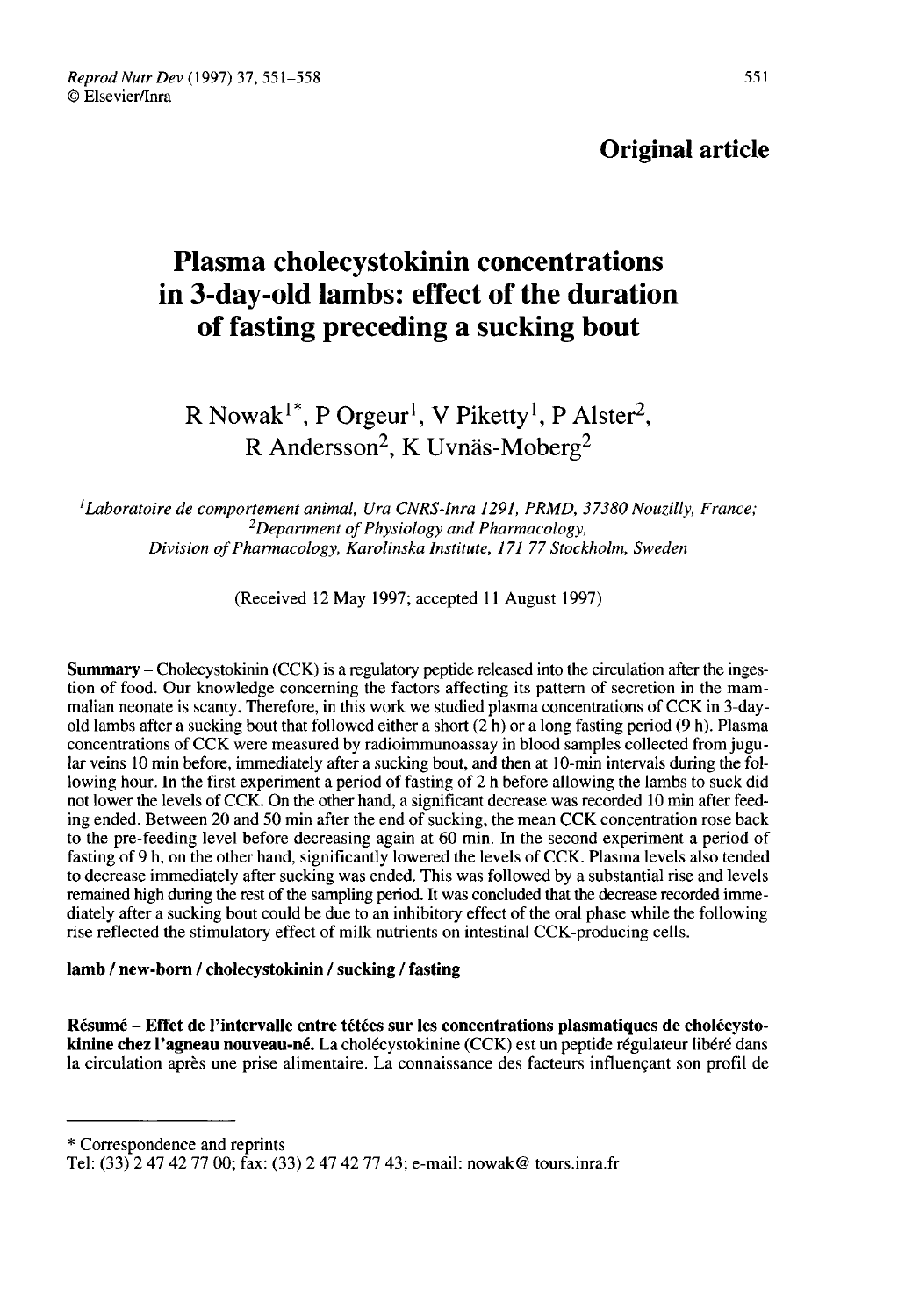sécrétion chez le jeune mammifère reste assez limitée. C'est pourquoi nous avons mesuré les niveaux plasmatiques de CCK chez des agneaux âgés de 3 j après une tétée qui suivait une période de jeûne brève (2 h) ou longue (9 h). Les taux de CCK ont été détectés par dosage radio-immunologique à partir d'échantillons sanguins prélevés au niveau de la veine jugulaire 10 min avant, immédiatement après la tétée, puis toutes les 10 min au cours de l'heure qui suivait cette prise alimentaire. Une période de jeûne<br>jeûne de 2 h n'a pas provoqué de diminution des taux de CCK. En revanche, une chute significative a été notée dans les 10 min qui ont suivi la fin de la tétée. Les taux de CCK sont ensuite revenus à leurs valeurs initiales avant de diminuer à nouveau 60 min plus tard. Un jeûne de 9 h, en revanche, a provoqué une chute significative des taux de CCK plasmatique. Une tendance à la baisse fut également observée immédiatement après la fin de la tétée. Elle a été immediatement suivie par une augmentation importante des taux de CCK qui sont restés élevés par la suite. Nous avons conclu que la chute transitoire observée en fin de tétée pourrait être due à un effet inhibiteur de la phase orale alors que l'élévation qui suit reflète l'effet stimulateur des constituants du lait sur les cellules endocrines intestinales.

#### agneau / nouveau-né / cholécystokinine / tétée / jeûne

# INTRODUCTION

The gastrointestinal hormone cholecystokinin (CCK) is produced in endocrine cells of the proximal intestine and is released into the circulation after the ingestion of food (Walsh, 1987). In the adult, its postprandial secretion varies according to the anatomical structure of the gastrointestinal tract. In monogastric mammals, plasma concentrations have been shown to rise in response to feeding (human: Liddle et al, 1984; Höcker et al, 1992; dog: Lindén and Uvnäs-Moberg, 1987; Reidelberger et a], 1989; cat: Backus et al, 1995; rat: Rodger et al, 1984; Lewis and Williams, 1990; pig: Cuber et al, 1990). On the other hand, in polygastric mammals, the concentrations do not change after a feed (cow: Furuse et al, 1991; goat: Furuse et al, 1992). This differential response might reflect the continuous flow of digesta from the rumen independently of the feeding pattern for the polygastric animals, whereas in monogastric animals the flow of digesta is directly linked to the meal size of the individual.

In the neonate, although interspecific comparisons are rather difficult to make since studies are not as numerous as in the adult, it has been shown that CCK is released into the plasma immediately after a

feed both in human babies, a monogastric species (Marchini and Lindén, 1992; Uvnäs-Moberg et al, 1993), and in preruminant calves, a polygastric species (Toullec et al, 1992; De Passilié et al, 1993). At first sight, the dichotomy observed in the adult is nonexistent in the young and this would appear logical since in polygastric species the rumen is not functional as long as no solid food is ingested. Liquid food bypasses the reticulorumen, goes directly into the abomasum and is digested as in monogastric animals. On the other hand, one factor that could influence the profile of CCK in the new-born is the feeding frequency. In the work carried out on calves, the animals were fed twice a day (Toullec et al, 1992; De Passilié et al, 1993), which is far less than the feeding pattern of calves when milk is available ad libitum (Hammel et al, 1988). Studies of the dynamics of abomasal emptying in calves fed 4-6 kg of milk twice a day showed that although the digesta was not exempt of proteins and lipids 7 h after feeding, the outflow had returned to its pre-feeding value, which was much lower than within the hour of feeding (Toullec and Mathieu, 1973). Since the intensity of the abomasal flow declines over time, the endocrine cells of the duodenum will respond differently (Guilloteau et al, 1995)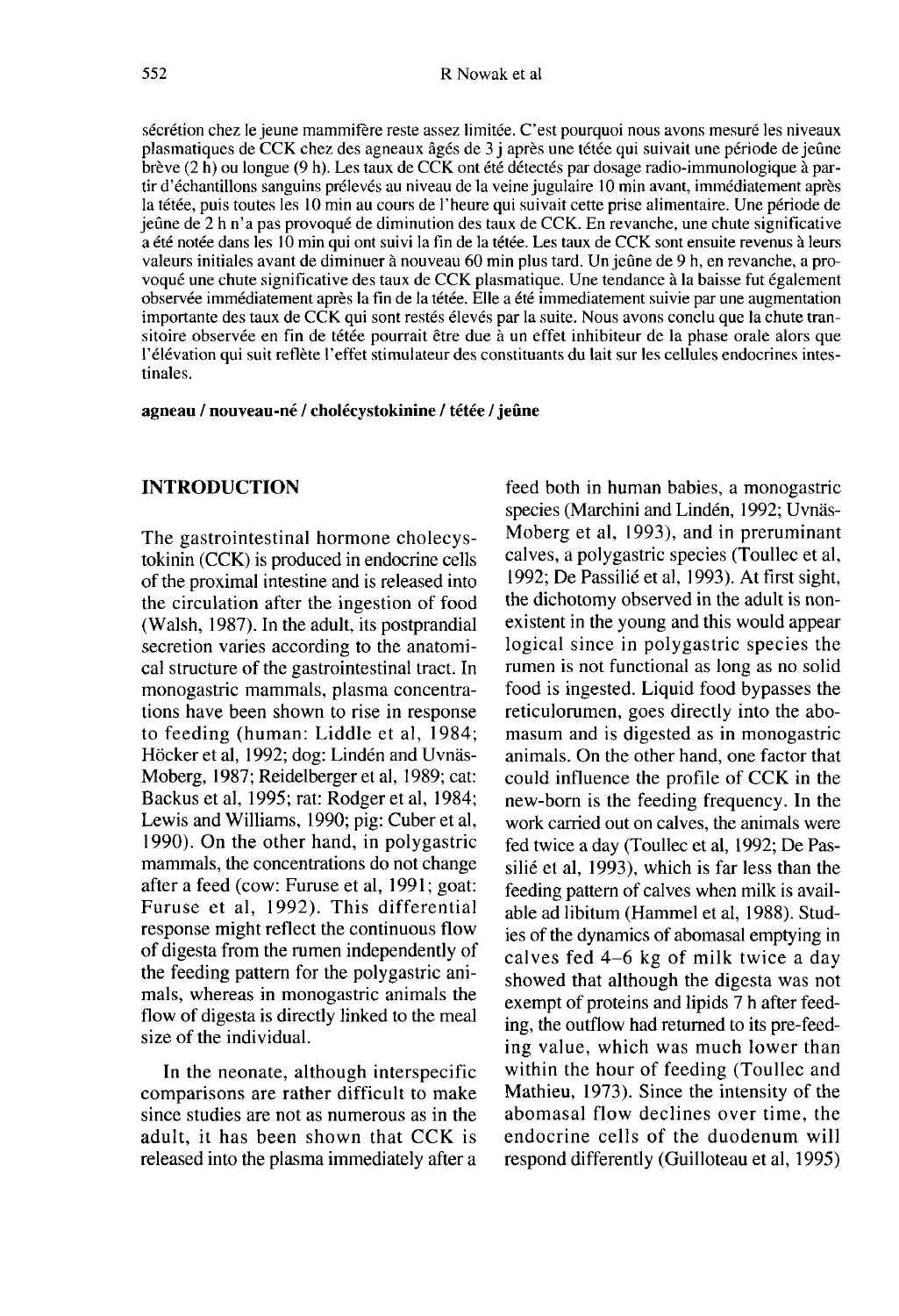and as a consequence, the postprandial release of CCK will be enhanced after the ingestion of a liquid meal

The young lamb is a good model to study the plasma concentration of CCK in relation to feeding frequency. In the first week of life the lamb sucks its mother as frequently as once an hour (Munro, 1956). Such a high frequency of feeding raises questions regarding the pattern of CCK concentration after food ingestion since in these conditions the lamb is likely to feed before gastric emptying is fully achieved. The aim of this work was to characterise plasma CCK responses in 3-day-old lambs after a sucking bout that followed either a short or a long duration of fasting. In the first experiment, lambs were fasted for 1 h, a duration chosen because it mimicked the interval between two sucking episodes. In the second experiment, lambs were fasted overnight (9 h) to ensure major emptying of the gastrointestinal tract.

## MATERIALS AND METHODS

#### Animals

Ten Préalpes-du-Sud lambs were used in the first experiment (five males and five females) and eight lambs in the second experiment (four males and four females). They were all born after inducing parturition with 16 mg of dexamethazone on the 143rd day of gestation. None of these lambs experienced a difficult birth. Their mean  $(\pm \text{ sem})$ birth weights were 4.51 kg  $(\pm 0.13)$  and 4.48 kg  $(\pm 0.11)$ , respectively, and were 3 days old at the time of the experiment.

#### Experimental procedure

Lambs were raised in individual pens with their mothers. In order to stimulate their feeding behaviour, lambs were fasted by being put in a small cage inside their mothers' pen. In the first experiment, lambs were fasted for 1 h. They were then released and allowed to suck ad libitum. Five lambs out of ten refused to feed and were fasted for another hour so that the experiment had to be run with two groups of animals. The mean sucking times were  $15\overline{3}$  s ( $\pm$  22) and 136 s  $(\pm 20)$  for the lambs fasted for 1 or 2 h, respectively. In the second experiment, lambs were fasted overnight (9 h). To standardise sucking times with the previous experiment, lambs were allowed to suck for a maximum of 3 min. Only two lambs out of eight were still sucking by the end of the 3-min period. The mean sucking time was  $162$  s ( $\pm$  26). Lambs were put back into their small cages at the end of the sucking bout.

# Samples collection and radioimmunoassay of CCK

Samples of 5 mL of blood were taken from jugular veins at the following times: before fasting started, 10 min before sucking, immediately after sucking ended, and then 10, 20, 30, 40, 50 and 60 min later. They were collected into glass tubes containing 10 iu heparin and 500 KIE of aprotinin (Trasylol, Bayer Diagnostics, Puteaux, France) at 4 °C within 30 min of collection. Plasma was removed and stored at -20 °C until analysed for CCK by radioimmunoassay.

Before determination, CCK was separated from plasma proteins using SEP-PAK C-18 cartridges (Water Assoc Inc, Milfort, PA, USA). The cartridges were equilibrated with 100 mL 100% acetonitrile (v/v), followed by 10 mL  $0.1\%$ acetic acid (v/v) before the application of 2 mL plasma samples. After washing with 5 mL 0.1 % acetic acid, the samples were eluted with 6 mL of acetonitrile and 0.1% acetic acid (1:1, v/v). For determination of CCK, the purified samples were dissolved in half their original volume and thereby concentrated two times. This was later corrected for. Radioimmunoassay was performed as described by Himeno et al (1983) using antiserum OAL-656 (Otsuka Pharmaceutical Co Ltd, Tokushima, Japan), which recognises the sulphated forms of CCK-8 and -33, -39 region<br>specifically, and tracer <sup>125</sup>I-CCK (Dupont NEN Research Products, Boston, USA). Free and bound CCK were separated by precipitation of rabbit antibody using Decanting Suspension 3, a sheep anti-rabbit antibody (Kabi Pharmacia Diagnostics, Uppsala, Sweden). The cross reactivity with CCK-8 nonsulphated, tetragastrin, and gastrin is negligible. The limit of detection was 2.5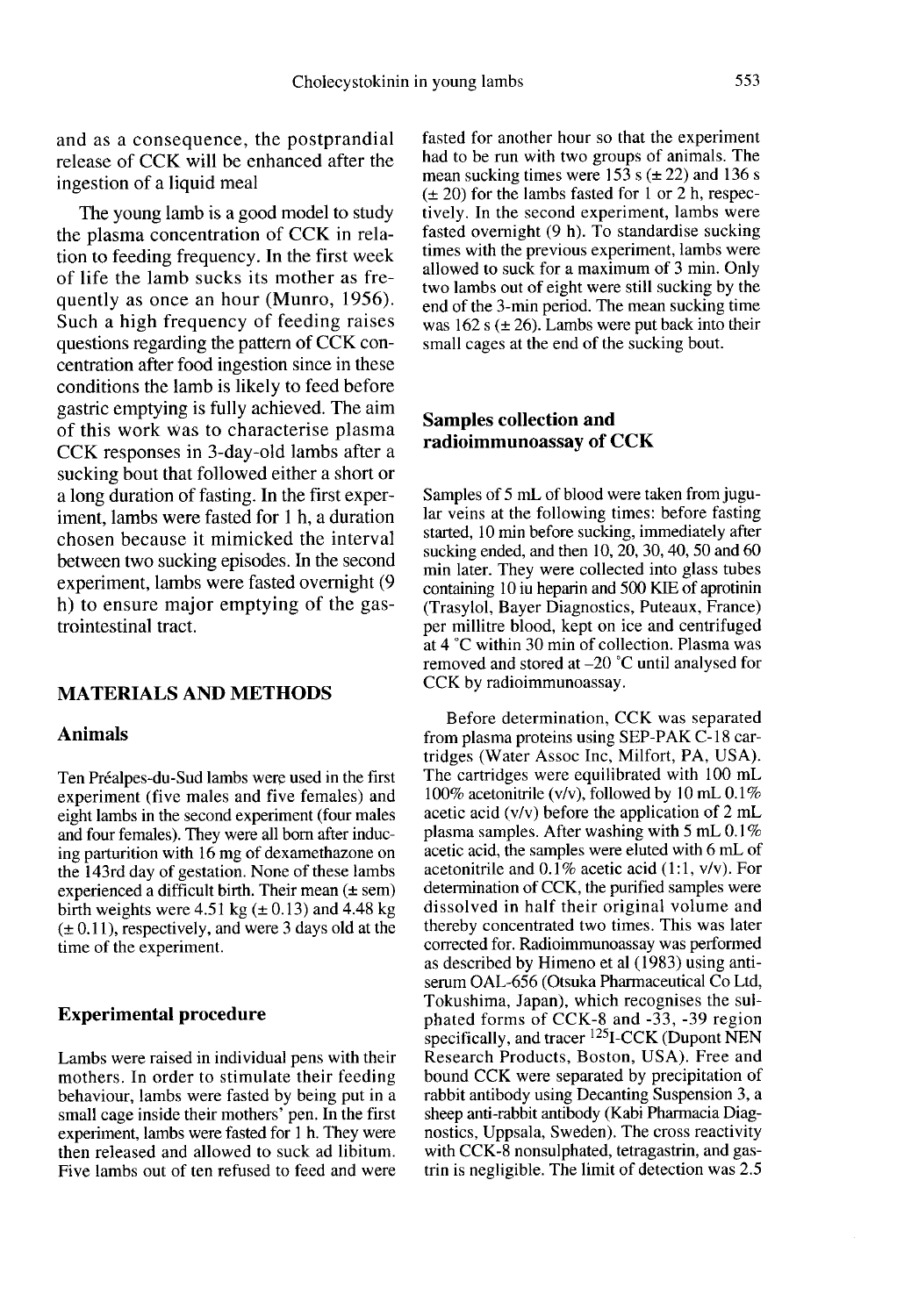pmol/L. The intra-assay and inter-assay coefficients of variation were 8 and 11%, respectively.

#### Statistical analysis

Data are presented as means  $\pm$  sem. Comparisons were made using the Kruskall-Wallis test for unrelated samples  $(1 h$  versus 2 h of fasting in experiment one). For related samples the Friedman test was chosen followed by the Wilcoxon test for pairwise comparison. The level of significance was set at  $\vec{P} = 0.05$ .

# **RESULTS**

In the first experiment, the hormonal profiles did not differ between the two groups of lambs nor between males and females; therefore data were pooled for statistical analysis. Consequently, data obtained at  $-120$  min and  $-60$  min were averaged and given a time value of  $-90$  min (fig 1A). The Friedman test showed significant changes in CCK plasma levels over time  $(P < 0.01)$ . The mean CCK concentration did not vary over the 1 or 2 h preceding the feeds: levels were 21.7 ( $\pm$  3.2) and 21.1 ( $\pm$  2.5) pmol/L before and at the end of fasting (fig 1A). On the other hand a significant decrease was recorded just after sucking finished and the level still remained low 10 min later ( $P <$ 0.05 in both cases). Thereafter the concentration rose (at 20, 30, 40 and 50 min it was not significantly different from the pre-feeding level) and decreased significantly again 60 min after sucking ( $P < 0.05$ ).

In the second experiment, the hormonal profiles did not differ either between males and females and data were pooled for statistical analysis. Levels of CCK were significantly affected by the treatment (fig 1B;  $P < 0.001$ ). The concentration was significantly lower after than before 9 h of fasting  $(20.1 \pm 2.7 \text{ versus } 5.5 \pm 0.9; P < 0.01)$  and a further decrease, though not significant compared to the level 10 min before sucking started, was recorded immediately after sucking ended  $(5.5 \pm 0.9 \text{ versus } 3.8 \pm 2.2)$ . This was followed by a substantial rise 10 min later and thereafter CCK plasma levels remained significantly higher than prior feeding or just after sucking had ended ( $P <$ 0.05 in all cases). Concentrations of CCK recorded at 30, 40, 50 and 60 min were not significantly different from the pre-fasting level.

#### DISCUSSION

This study clearly demonstrates that the postprandial concentration of CCK in the lamb varies according to the duration of the fasting period preceding the feed. Nine hours of fasting enhances the postprandial release of CCK into the plasma, whereas this response is characterised by very little change after 1-2 h of fasting. Three main points can be drawn from our experiment.

The first finding is that sucking is immediately followed by a transitory decrease in CCK after which the concentrations rise back to pre-fasting levels. This, however, was only significant in experiment one. Fasting is unlikely to be the direct cause of this decrease as levels did not vary during the  $1-2$  h preceding access to the mother's udder. Rather, this initial CCK response would reflect an activation of vagal efferents during the oral phase of sucking. Data obtained in other species have described a release of CCK due to a cephalic-vagal activation. In adult dogs, sham feeding causes a release of CCK (Schafmayer et al, 1988). In pre-ruminant calves, De Passillié et al (1993) found that non-nutritive sucking after consuming milk from a bucket further increases CCK concentrations in the portal vein. In new-born babies, Uvnäs-Moberg et al (1993) found two peaks of secretion (one immediately after completion of feeding, and another 30-60 min later) and conclude that sucking activation of the vagal efferents is responsible for the occurrence of the first. In contrast, the significant decrease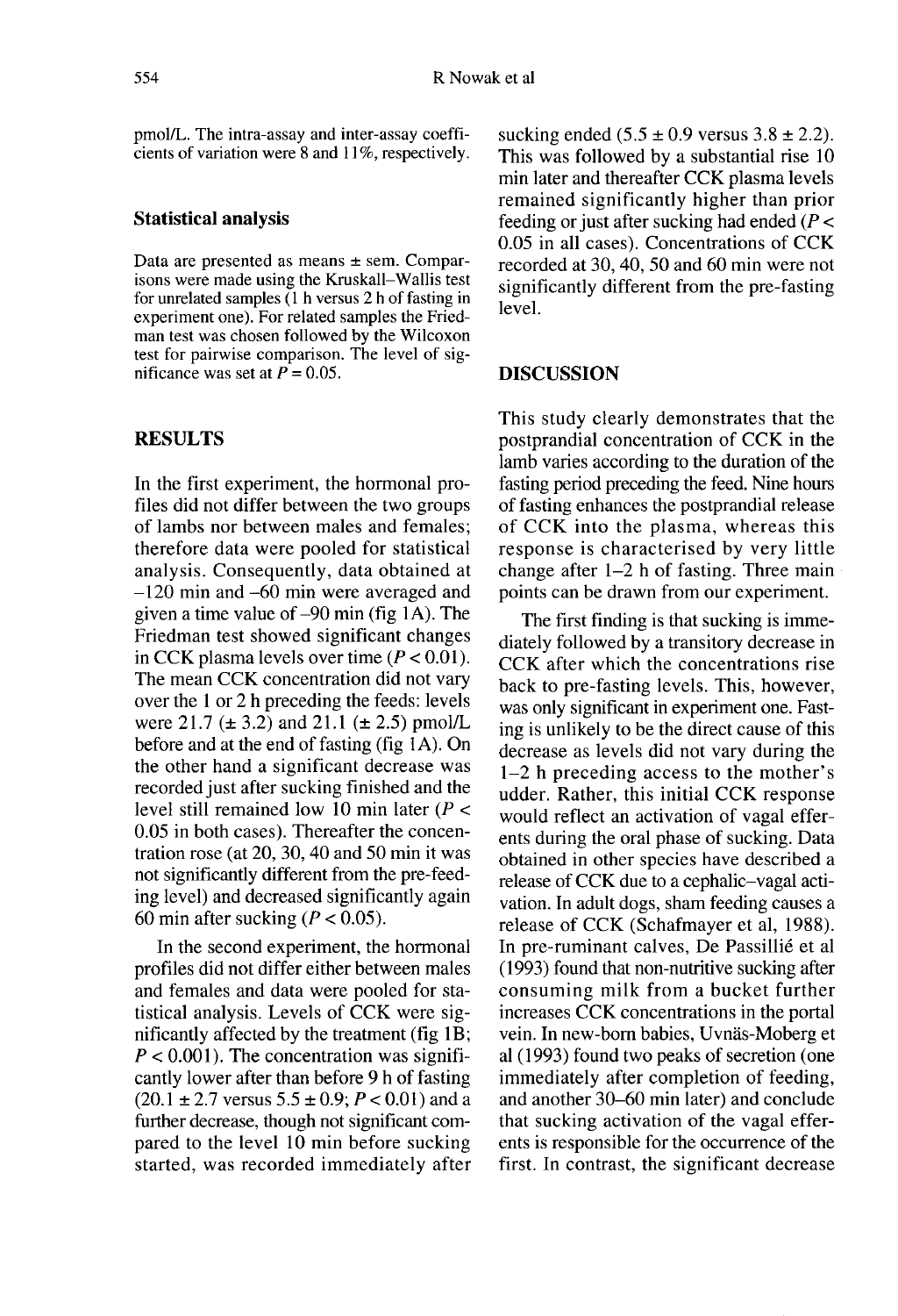

Fig 1. Mean  $(\pm$  sem) concentrations of CCK in the 3-day-old lamb before and after sucking. (A) In the upper graph the lambs had been fasted for  $1-2$  h before having access to their mothers' udder. (B) In the lower graph the lambs had been fasted for 9 h. Sucking started at  $t = 0$  min and ended at  $t = 3$ min at which time the first post-feeding blood sample was taken.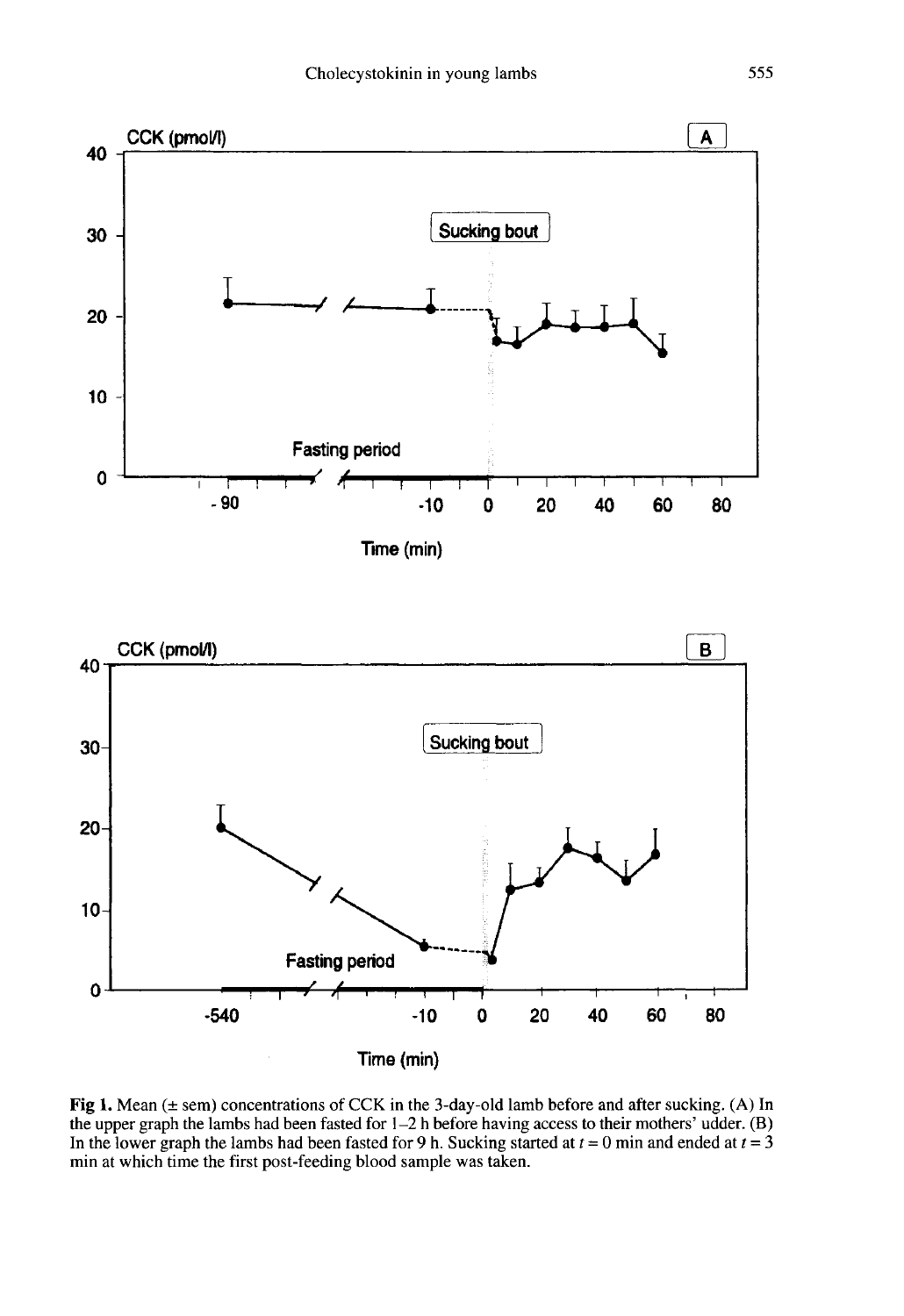observed in 3-day-old lambs could well reflect a cephalic-vagal inhibition on the CCK secreting cells. This would not be abnormal as a similar temporary decrease in plasma CCK has been described in adult goats after a meal supplemented with dietary proteins (Furuse et al, 1992). Furthermore, it must be stressed that in the work by Furuse et al (1992) this effect was obtained only with oral and not with intraduodenal infusion of amino acid solutions. Also, work carried out on adult rats showed that administration of atropine causes a rise of basal CCK levels indicating the presence of a cholinergic inhibitory tone on CCK release (Uvnds-Moberg et al, 1992). The vagal nerve would therefore play a modulatory role, causing either a stimulation or an inhibition of CCK release, in a similar way to that which has already been described for gastrin (Walsh, 1987). In our situation the decrease in plasma CCK was only clearly recorded in lambs fasted for 1-2 h when pre-feeding CCK levels were high. After 9 h of fasting, plasma levels might have been too low to lead to the same effect, although a small non-significant decrease was also recorded.

The second finding is the demonstration of a release of plasma CCK in response to a sucking bout. In experiment two, the rise 10 min after feeding was particularly notable since CCK plasma levels were depleted by 9 h of fasting. In experiment one, plasma levels only rose slightly between the onset of sucking and 20 min later because a temporary decrease was observed at the onset of sucking. Previous work carried out on preruminant calves fed twice a day has demonstrated that plasma CCK, which rises sharply after milk ingestion, falls back to its prefeeding levels between 6 and 7 h later. Therefore, it is not surprising that no major variation was observed in experiment one as the lambs' secreting cells were still on a stimulatory phase after 1-2 h of fasting. In both experiments, however, postprandial levels of CCK rose back to pre-fasting concentrations and never above. This postprandial increase most likely reflects the stimulatory effect of milk on the endocrine cells as digesta passes through the duodenum within minutes after feeding has ended (Newhook and Titchen, 1974). Very little is known about the factors in milk that are responsible for the releasing effect in the young. As in the adult, digestion products of lipids and proteins are likely to be the effective stimulant as it has been shown in the calf that caseinomacropeptide, which is a fragment of kappa-casein released during the gastric digestion of milk, stimulates CCK secretion (Guilloteau et al, 1994). The absence of a substantial increase in CCK induced by feeding when lambs were fasted for 1-2 h could be ascribed to the high basal concentrations of CCK that are present during the neonatal period. Plasma CCK concentrations increase tremendously in the first day of life owing to the lambs' sucking activity (Nowak et al, 1997). Such postprandial response is not seen on the third day unless lambs are previously fasted for 9 h. This suggests that the high plasma concentrations recorded before feeding in threeday-old lambs reflect a high degree of stimulation of the CCK producing cells during a period of life when the intake of nutrients is important. In this regards, the response obtained in lambs is very different to that described in human babies. Plasma CCK levels increase after feeding in 3-day-old infants who are breast-fed on demand (Marchini and Lindén, 1992; Uvnäs-Moberg et al, 1993). Under such conditions, the feed-tofeed intervals are very short, ranging from 1-3 h, which is very similar to those observed in lambs of the same age (Munro, 1956). The reason why the postprandial response is so dissimilar lays in the fact that woman's milk does not contain as much casein as ewe's milk and clots much less in the stomach (Luquet, 1985). Gastric emptying occurs more rapidly and human babies are more likely to have an empty stomach 3 h after the previous feed than would lambs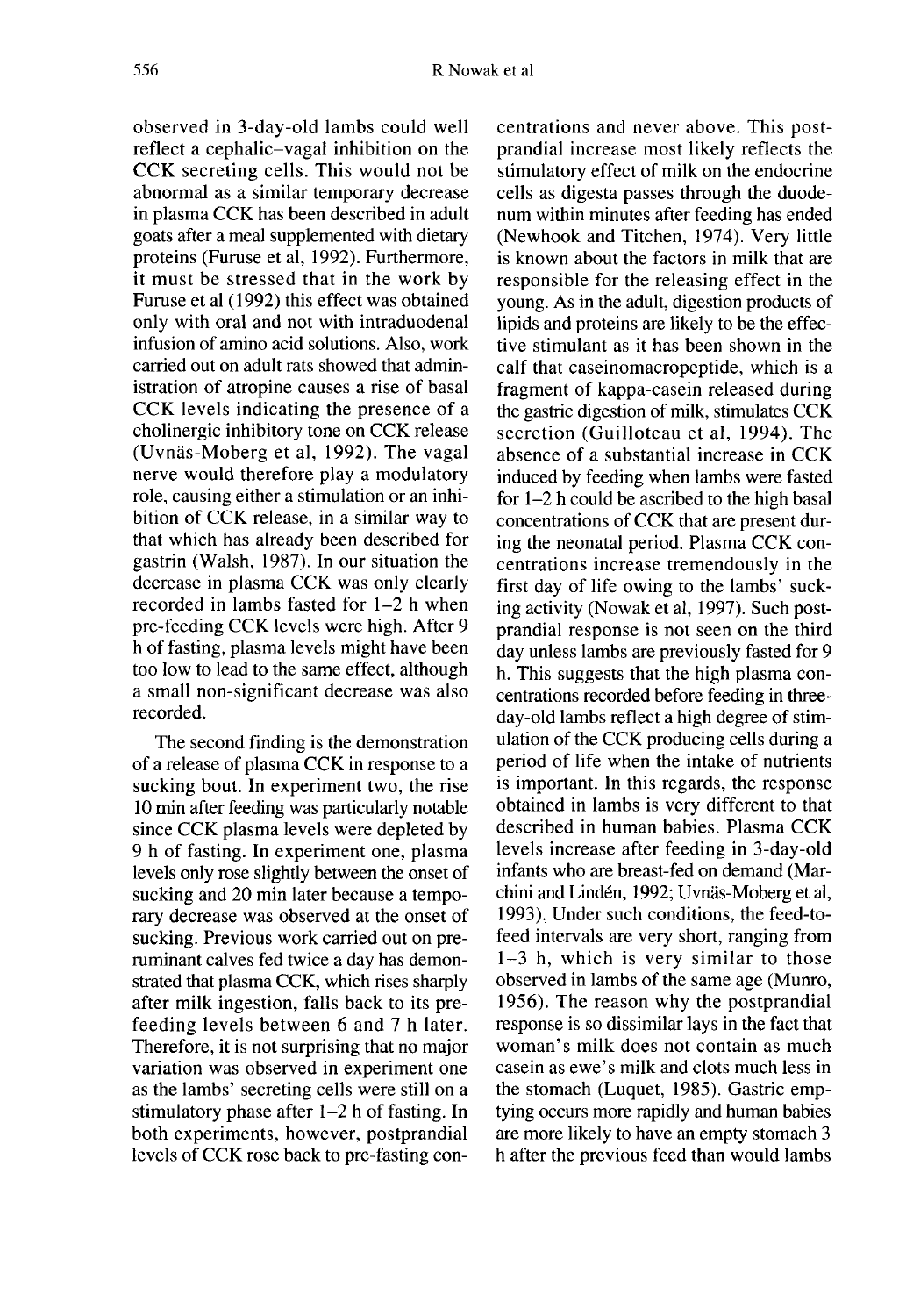be. The decrease observed 60 min after feeding in experiment one is unclear. It could be that most nutrients ingested during the sucking bout (at  $t = 0$  min) and acting on CCK release might have passed through the duodenum by the end of our sampling period (at  $t = 60$  min). However, this does not appear logical since CCK levels were not previously affected by 1 or 2 h of fasting. A temporary variation in plasma CCK release due to irregular outflow of digesta from the abomasum could be another hypothesis.

The third finding is that a period of fasting of 2 h does not lower plasma levels of CCK. This could be explained by the impor tant milk intake of such young lambs. In the first week of age a lamb sucks its mother hourly (Munro, 1956) and ingests an average of 1200 g milk per day (Villette and Thériez, 1983). Milk clots in the abomasum, which slows down the release of protein and fat into the duodenum (Frantzen et al, 1973). As a consequence, the abomasum is refilled with milk before being fully emptied and the CCK endocrine cells are permanently stimulated by the regular flow of nutrients. Therefore 1-2 h of fasting were insufficient to empty the stomach of our lambs and lower their levels of CCK. On the other hand, the low concentrations of CCK observed in experiment two reflect well the fact that the gastrointestinal tract was much less stimulated by nutrients after 9 h of fasting. In experiment one, the high pre-feeding levels of plasma CCK did not prevent the lambs from sucking. Although it has been suggested that CCK might be a factor regulating food intake in the new-born infant (Marchini and Linden, 1992) as it does in the adult (Crawley and Corwin, 1994), there is evidence in animal models that hunger mechanisms are not fully functional in the suckled young or do not involve CCK (Blass et al, 1979; Lorenz, 1994). In any case, CCK is unlikely to be a satiation factor in the young lamb since in experiment two most

lambs stopped feeding before any increase was recorded in the plasma.

In conclusion, the present work demonstrates that postprandial plasma concentrations of CCK in 3-day-old lambs vary greatly whether the sucking bout is followed either by a short or a long fasting period. This response so dissimilar to the one recorded in human babies of the same age (Marchini and Lindén, 1992; Uvnäs-Moberg et al, 1993) shows that important interspecific variations exists even in the neonatal period.

# ACKNOWLEDGEMENTS

We wish to thank E Archer and E Surget for the care they provided for the animals. The radio immunoassay analyses were supported by grants from the Swedish Council for Forestry and Agricultural Research.

# REFERENCES

- Backus RC, Rosenquist GL, Rogers QR, Calam J, Morris JG (1995) Elevation of plasma cholecystokinin (CCK) immunoreactivity by fat, protein, and amino acids in the cat, a carnivore. Regul Pept 57, 123-131
- Blass EM, Beardsley W, Hall WG (1979) Age-depen- dent inhibition of suckling by cholecystokinin. Am J Physiol 236, E567-E570
- Cuber JC, Bernard C, Levenez F, Chayvialle JA (1990) Les lipides, protéines et glucides stimulent la secrétion de cholécystokinine intestinales chez le porc. Reprod Nutr Dev 30, 267-275
- Crawley JN, Corwin RL (1994) Biological actions of cholecystokinin. Peptides 14, 731-755
- De Passilié AMB, Christopherson R, Rushen J (1993) Non-nutritive sucking by the calf and postprandial secretion of insulin, CCK and gastrin. Physiol Behav 54, 1069-1073
- Frantzen J, Toullec R, Thivend P, Mathieu CM (1973) Influence de la coagulation des proteines sur la vidange stomacale chez le veau. Ann Biol anim Bioch Biophys 13, 718-721
- Furuse M, Yang SI, Choi YH, Kawamura N, Takahashi A., Okumura J (1991) A note on plasma cholecystokinin concentration in dairy cows. Anim Prod 53, 123-125
- Furuse M, Kato M, Yang SI, Asakura K, Okumura J (1992) Influence of dietary protein concentrations or duodenal amino acid infusion on cholecystokinin